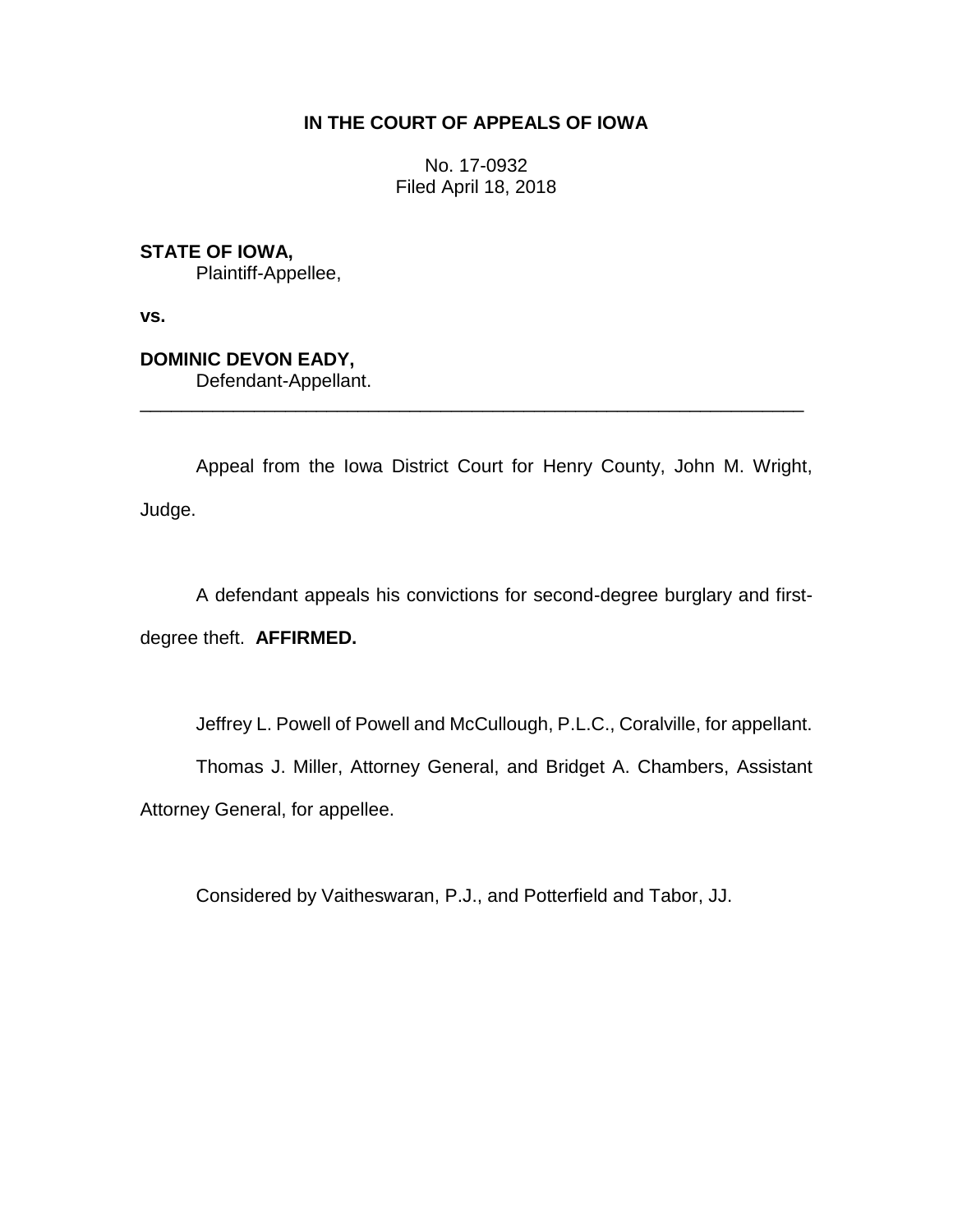## **TABOR, Judge.**

Life can turn on a dime. On Thanksgiving Day 2016, Barb Stukerjurgen expected Dominic Eady, her boyfriend and former coworker, to join her family for dinner. Instead he disappeared. Their employer, Innovaire, discovered someone swiped Stukerjurgen's badge to enter the closed factory over the holiday shutdown. Eady lived with Stukerjurgen and had access to her badge. Innovaire's security footage showed a masked intruder loading fifty-pound coin bags onto pallets with a hand jack and power lifts—skills Eady touted on his resume. The intruder left with \$40,000 in dimes—weighing a total of 2000 pounds. Innovaire operates as a non-profit mailer, and the dimes were for a job the company was preparing for the March of Dimes, a major customer. In early December 2016, Eady piqued the interest of an off-duty deputy by dumping a backpack full of "shiny" dimes into a Coinstar machine at a Florida Walmart.

Based on these facts, a Henry County jury found Eady guilty of burglary in the second degree and theft in the first degree. Eady appeals his convictions, alleging his trial counsel did not provide effective assistance because counsel failed to depose the State's witnesses or have voir dire reported. Because ineffective-assistance claims are grounded in the Sixth Amendment of the U.S. Constitution and article I, section 9 of the Iowa Constitution, we review them de novo. *State v. Virgil*, 895 N.W.2d 873, 879 (Iowa 2017).

To succeed on his claims, Eady must prove trial counsel's performance fell below what is expected of a reasonably competent defense attorney, and the omissions resulted in prejudice to his case. *See Strickland v. Washington,* 466 U.S. 668, 687 (1984). It is often our practice to preserve claims against counsel